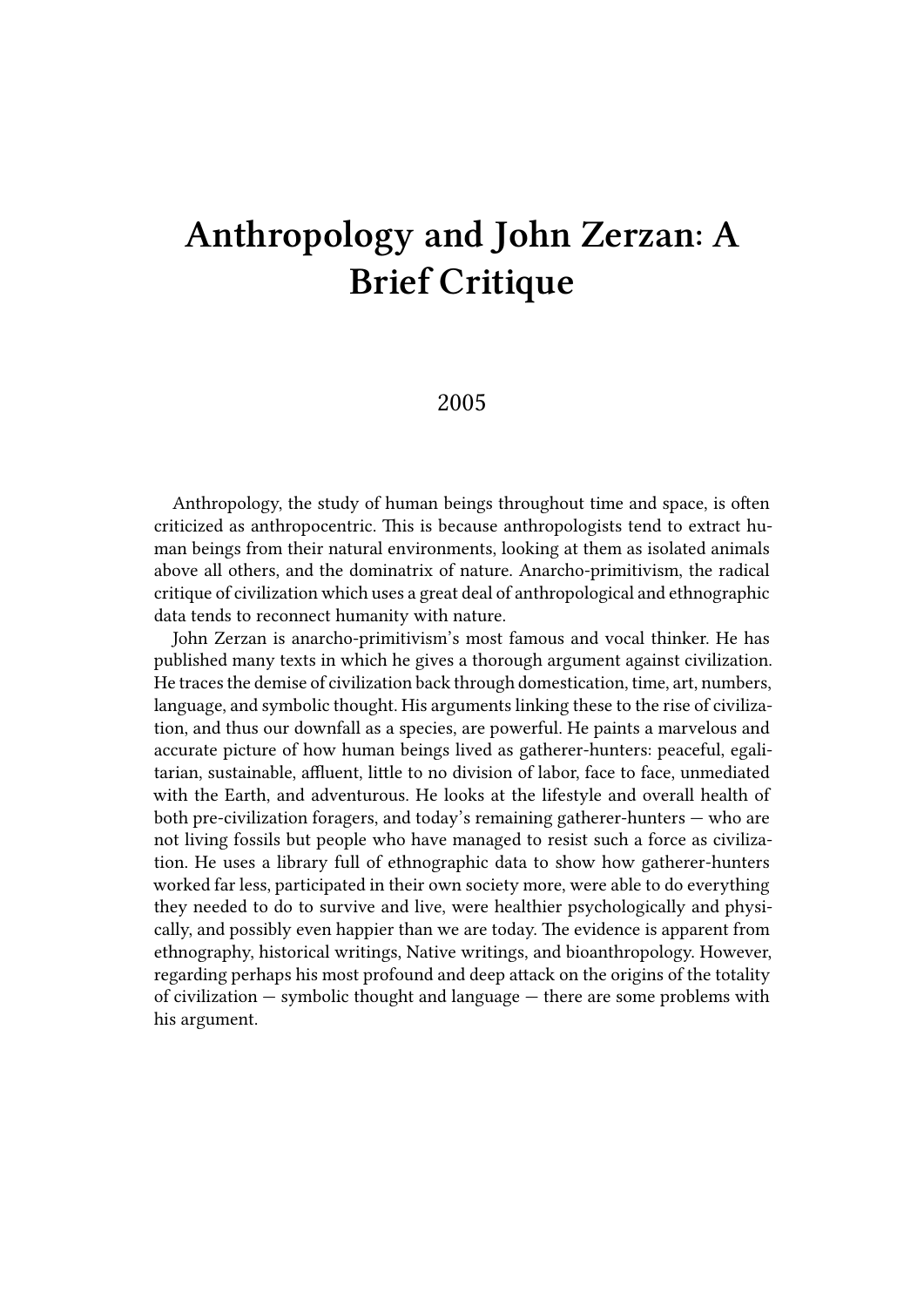The problems can be looked at in two ways: superficially and deep. Superficially, there is a problem with his argument against symbolic thought in pre-civilized human beings. While many philosophers, historians, and even some anthropologists have stated that there is something in symbols and symbolic thought that leads to the alienation of the human species from nature and each other. While this is an interesting proposition that has some merit, there is no way we can tell if precivilized human beings (gatherer-hunters, scavengers, etc.) has symbolic thought. This is something that does not appear in the fossil record.

However, cave paintings and rock art, dating back to around 50,000 years ago  $-$  well before civilization  $-$  can be seen as evidence of symbolism. The image of animals are transferred to rocks and cave walls for purposes unknown (didactic? magic?). The symbols, however realistic, stand for something outside themselves — the animals in the lives of human beings. Making most of the animals pregnant also depicts symbolism, as most of the animals around these early human beings were most likely not pregnant all the time. The fact that these painting were found in hard to reach and hidden places shows that there was a special meaning to these acts.

Similarly with the argument against language, there are problems. Obviously all contemporary human beings — civilized or "primitive" — have language. There is no such thing as a "primitive" language, meaning a simple or not complex language. All languages are filled with complexities regarding syntax, phonological combinations, pronunciation and inflection, etc. Furthermore, all anthropological data regarding the origins of language look at two things: brain casts and the hyoid bone. Certain regions of the brain are considered to be areas in which we learn language, and thus brain casts — literally molds made from the inside of skulls — are supposed to shed light on who could have acquired language. Likewise, The hyoid bone is the bone responsible for the ability to create human speech, and is supposed to be an indicator of language. Zerzan is correct in quoting those who claim that we will never know the origins of language, but perhaps the Neanderthals may make a case against Zerzan's critique of language. The Neanderthals (100,000– 30,000 years ago) possessed extremely large brains (larger than modern humans) and hyoid bones. They created art, tools, buried their dead, and had some form of religion, spirituality, or belief in the after life (inferred from grave goods, red ochre, and flowers found with the dead as well as bear skulls positioned in caves). Obviously "primitives" most of the evidence says they have symbolic thought and language.

Saying that language is a human only creation is highly anthropocentric, and this is what we can infer from Zerzan's argument. While Language (capital L) may be a human creation, language, or communication, is not. All animals have communication systems, from the waggle dance of the bee (where there are different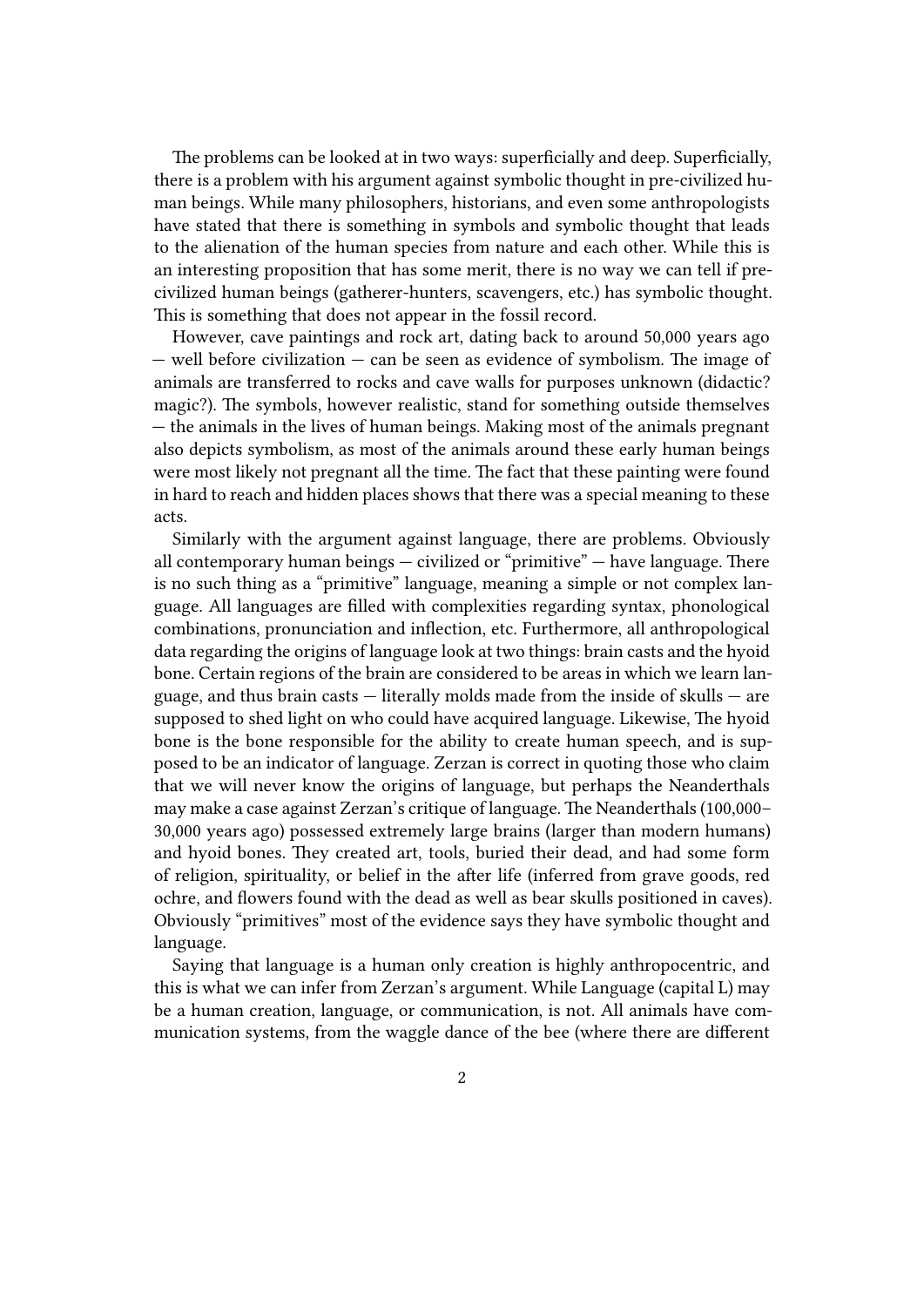waggle dances for different reasons and they cannot be understood outside their regions), to the bark of a dog, to the calls and expressions of primates. To claim that human communication is complex, and thus separate is ridiculous and anthropocentric. The fact that we cannot understand animal communication proves their complexity. Even Zerzan's claim that animals don't have language because they hunt is wrong. Animals are constantly communication, through sound or body movement, the signs of food, danger, etc. Some remain silent during the actual climax of the hunt, but silence too is a form of communication.

Zerzan, in his writings on language, brings up a debate regarding which came first: tool use / technology or language. In fact, they are both forms of technology, and symbolic thought is required for both. The ability to have arbitrary sounds (words or grunts) to stand for something in reality is essentially language, which requires the projection of the symbolic — symbolism. To look at a few rocks and visualize a scraper or atlatl is symbolic thought — most often called productivity, or the ability to think about the past, present, and future. These are not human hallmarks. Animals, especially chimpanzees, have displayed symbolic thought, in both language and productivity. No doubt it was understood through civilized means, but it shows that these animals do think about things beyond their immediate survival. Stripping an animal of symbolic thought is turning it into a mere machine acting and reacting only in response to external stimuli without thinking about it. This is the rationalization of the Enlightenment  $-$  a definite precursor to planetary human destruction.

At times, it seems as though John Zerzan is creating a unilineal scale of civilized evolution, beginning with the invention of symbolic thought, and then language, art, numbers, time, agriculture, etc. Since these things increasingly stretch back in time, it may seem as though civilization was inevitable. But I know this is not his point, and this is far from the truth. So where does it leave us? Obviously language puts constraints of our ways of thinking and acting, but so too does the natural environment. There will always be a "limiting factor", if you want to call it that, to human freedom. Inuits can't run around naked all the time, even if they really want to, because they'll freeze to death. The !Kung can't build boats and other watercraft because their environment doesn't allow it. This does not mean we are slaves to nature, but our ways of life can often be a reflection of our greater context.

John Zerzan's critique, especially of symbolic thought and language, is extremely interesting, and it generates much thought. My comments, if they are correct, should not throw out any portion of his arguments, for they are all very important. Perhaps Zerzan's argument against language should have focused more on the written aspect of it, which definitely coincides with domestication and takes and entire system of domination and alienation to uphold.